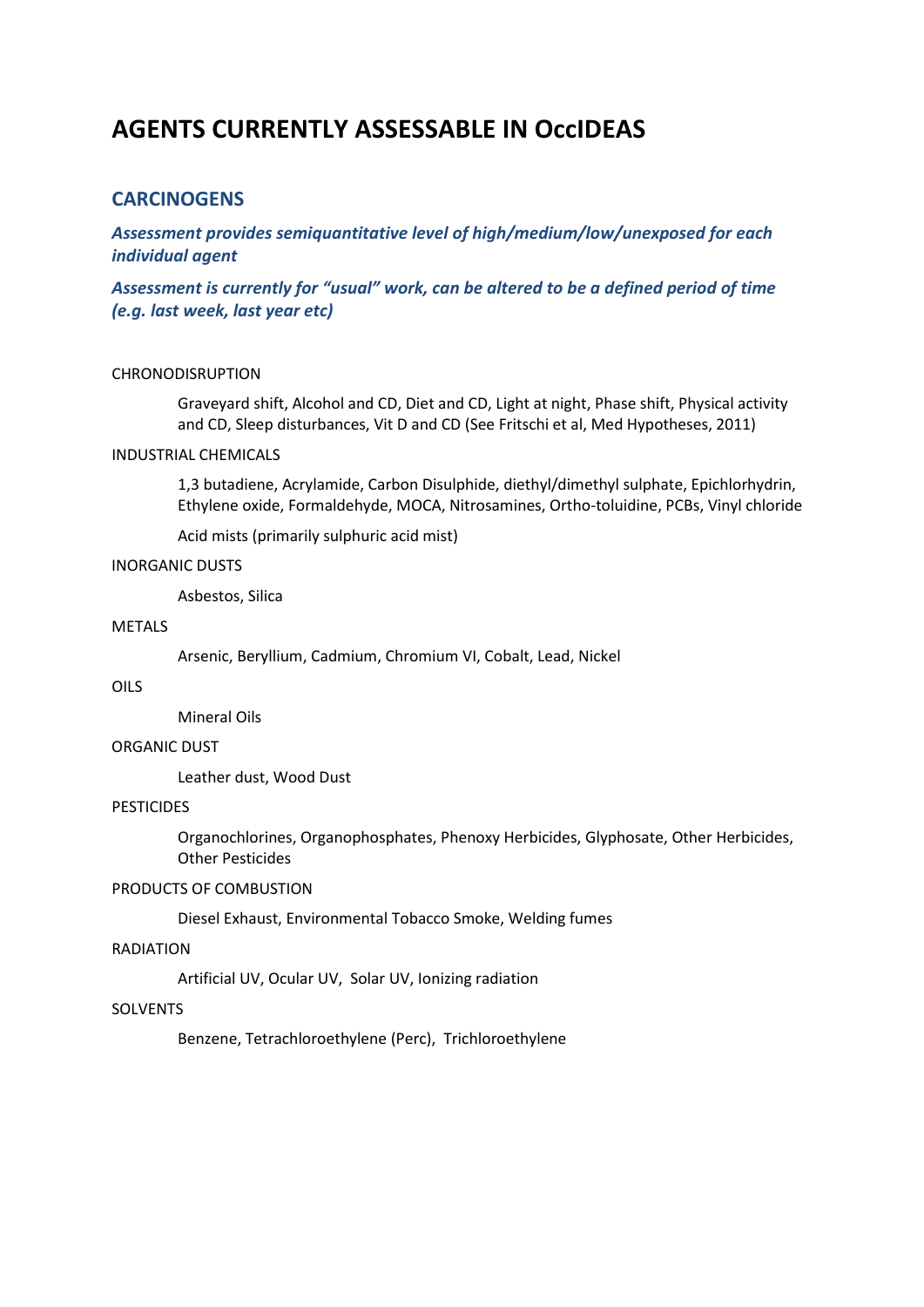# **NOISE, VIBRATION AND OTOTOXIC CHEMICALS**

# NOISE

Exposure to noise in last working day

*Assessment provides continuous measure in A-weighted equivalent 8-hour level plus whether daily exposure is >85dB (LAeq8hr)*

#### VIBRATION

Hand arm vibration

*Assessment provides continuous measure in m/sec2*

# IMPACT NOISE

Loud short duration noises often associated with two objects colliding

*Assessment provides exposed/unexposed status*

#### ACOUSTIC SQUEAL

Sudden and unexpected loud noise usually transmitted through headsets or telephone systems

*Assessment provides exposed/unexposed status*

## **OTOTOXICS**

Toluene, Styrene, p-Xylenes, Trichloroethylene , Ethyl benzene, n-Hexane ,

Lead, Mercury

Carbon disulphide, Carbon monoxide

*Assessment provides semiquantitative level of high/medium/low/unexposed*

# **ASTHMAGEN GROUPS**

# *Assessment provides exposed/unexposed on the group level, no levels are available and no assessment for individual agents is available*

#### ARTHROPODS OR MITES

Locust, , Cricket, Fruit Fly, Honey Bee Royal jelly, Lesser Mealworm, Acarian, Sheep Blowfly, Mites, NOS, Fowl Mite, Barn Mite, Grain/Flour Mites, Ephestia Kuehniella (Mediterranean flour moth), Silkworm, Caddis Flies

#### BIOLOGICAL ENZYMES

Bacillus Subtilis Enzymes, Trypsin, Papain, Pepsin, Pancreatin, Flaviastase, Bromelain, Egg Lysozyme, Fungal Amylase, Esperase, Fungal Amyloglucosidase, Fungal Hemicellulase

#### BIOAEROSOLS

Neurospora, Chrysonilia Sitophilia, Penicillium, Alternaria, Cutting Oils

#### DERIVED FROM FISH/SHELLFISH

Crab, Prawn, Red Soft Coral, Cuttlefish, Shrimp Meal, Trout, Fish Feed, Clam, Octopus, Salmon, Nacre Dust, Anisakis Simplex (herring worm)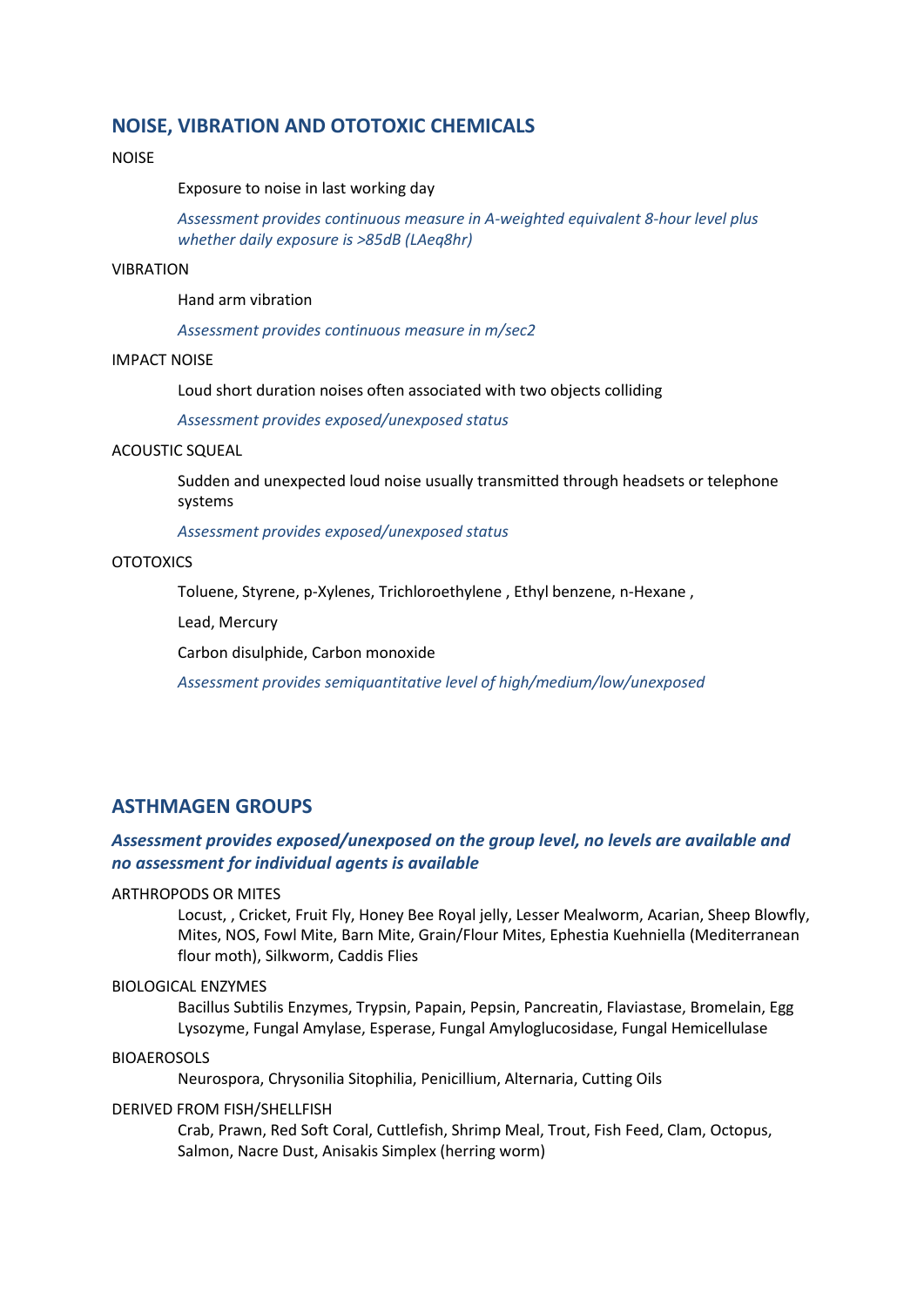#### DERIVED FROM ANIMALS

Mice, Rabbit Antigens, Guinea Pig Antigens, Rat Antigens, Cat, Chicken, Frog, Bat Guano, Cow Dander, Pig, Lactoserum, Casein, Bovine Serum Albumin

#### FLOUR

Buckwheat, Rye Flour, Wheat Flour, Soya Flour, Flour NOS

#### FOODS

Thyme, Paprika, Fenugreek, Cinnamon, Tea, Chamomile, Rose Hips, Castor Bean, Hops, Garlic Dust, Pectin, Green Beans, Dioscorea Batatas (Chinese yam), Soybean Lecithin, Brazil Ginseng, Thiamine (vitamin B), Egg Protein, Guar

#### FLOWERS

Baby's Breath, Sunflower, Freesia, Limonium Tataricum

#### LATEX

Latex, Natural Rubber

#### WOOD DUSTS

Western Red Cedar, California Redwood, Oak, Mahogany, African Maple, Central American Walnut, Eastern White Cedar, Blackwood

#### DERIVED FROM PLANTS - OTHER

Linseed Oilcake, Arabidopsis Thaliana, Vicia Sativa (vetch), Tobacco leaf, Henna, Chorella Algae, Kapok, Grain Dust, Rice dust, Weeping fig, Pinellia Ternata, Gum Arabic, Tragacanth, Quillaja bark, Tall oil, crude, Tall oil, Rosin, Turpentine, Almond dust

#### SOLDERING

Colophony, Soldering Flux (heated) Alkyl Aryl Polyether, Soldering Flux (heated) Zinc

#### REACTIVE DYES

Reactive Dyes, NOS, Levafix Brilliant Yellow E36, Drimarene Brilliant Yellow K-3GL, Cibachrome Brilliant Scarlet 32, Drimarene Brilliant Blue K-BL, Rifacion Orange HE 2G, Rifafix Yellow 3 RN, Rifazol Brilliant Orange 3R, Rifazol Black GR, Lanasol Yellow 4G, Methyl Blue

#### **ANHYDRIDES**

Phthalic Anhydride, Maleic Anhydride, Trimellitic Anhydride, Pyromellitic Dianhydride, Methyl Tetrahydrophthalic Anhydride, Tetrachlorophthalic Anhydride, Himic Anhydride, Hexahydrophthalic Anhydride

#### ACRYLATES

Methyl Methacrylate, Cyanoacrylates, NOS (glues), Trimethylolpropane Triacrylate/2- Hydroxypropyl Acrylate, Polymethyl Methacrylate (plexiglass), Acrylic Acid

#### EPOXY

Epoxy Resins, Adhesive, Epoxy

# ETHYLENE OXIDE

Ethylene Oxide

#### ALDEHYDES

Formaldehyde, Paraformaldehyde, Urea Formaldehyde, Glutaraldehyde

#### PESTICIDES

Chlorothalonil (Bravo, Echo), Piperazine, Piperazine Hydrochloride, Piperazine Citrate, Chloramine T, 3-Amino-5-mercapto-1,2,4-triazole, Malathion, Diazinon, Nemacur, Dimethoate, Safrotin, Pyrfon, Acephate, Fenthion, Pyrethrins, Tetramethrin, Hexachlorophene